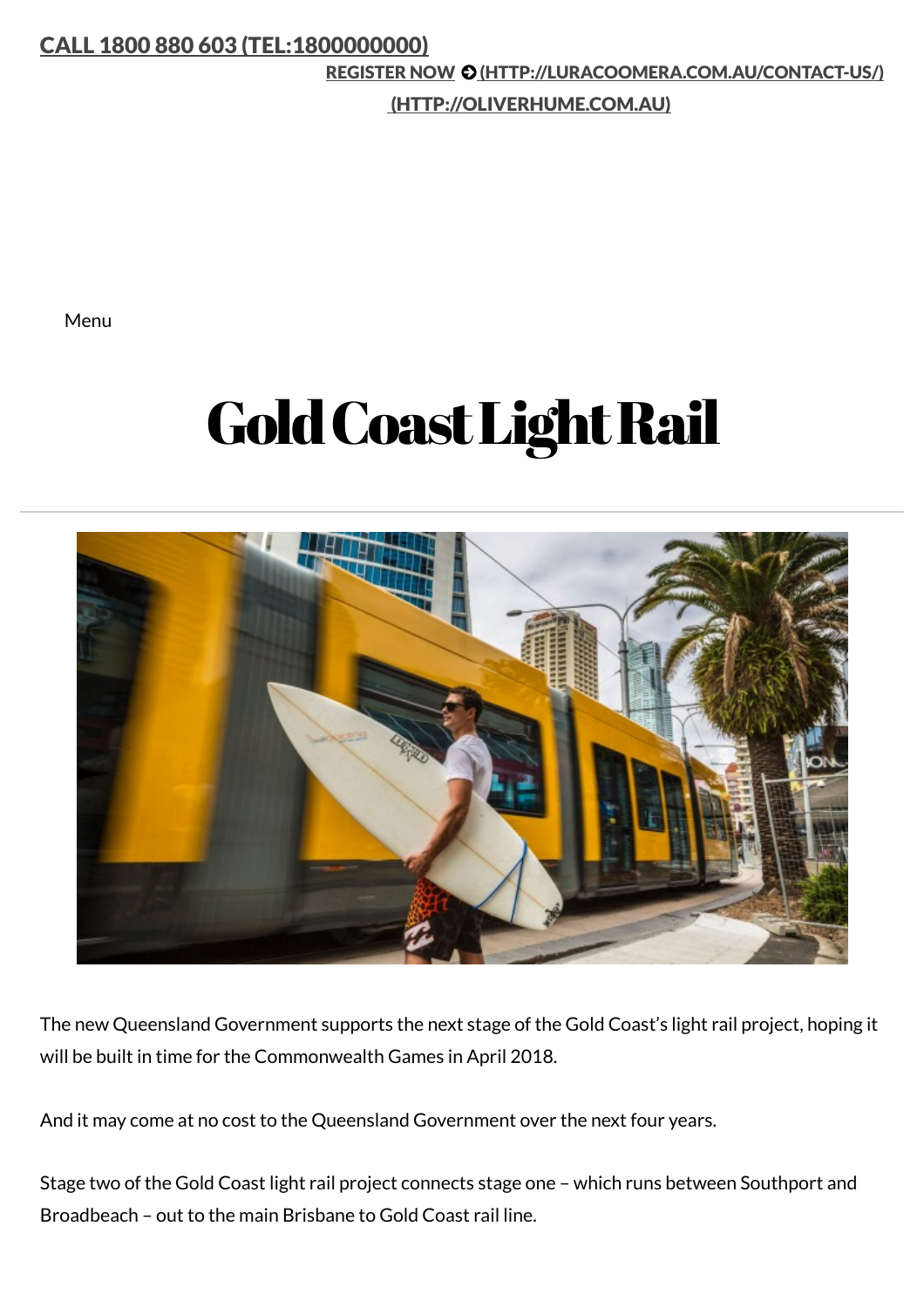The previous government did not provide a commitment to have the project finished in time for the Games in April 2018.

Queensland's deputy premier, transport and infrastructure minister Jackie Trad said on Tuesday the Palaszczuk Government backed the project, which she has identified as "critical."

"Labor supports the extension of the light-rail system to connect with heavy rail at the northern end of the Gold Coast," Ms Trad said.

"The light-rail project has been an incredible success, thanks to the joint contributions from former State and Federal Labor Governments, as well as Gold Coast Council," she said.

Ms Trad said the Queensland Government and Gold Coast City Council have exchanged letters in the past fortnight about an alternative funding model for the project.

"I recognise that this project is critical to the Gold Coast, and I am working hard to explore all options available," she said.

"I have been corresponding with Gold Coast Council on the light rail extension, and have requested they provide the Department of Transport and Main Roads with documentation about their alternative funding proposal to assist with finalising planning work."

Ms Trad said she had also asked the federal government for help with rail infrastructure funding for the project, an issue raised in Brisbane on Tuesday by infrastructure economist Adrian Hart from infrastructure consultants, BIS Shrapnel.

"I also personally asked the Federal Minister for Infrastructure to consider funding for public transport infrastructure, such as the light rail extension, when I met with him recently," she said.

The \$1 billion stage one of the project received funding from all three levels of government.

The Bligh Queensland Government committed \$464 million, while the former Australian Government provided \$365 million.

Gold Coast City Council provided \$120 million to complete the construction phase.

Gold Coast Mayor Tom Tate said the Gold Coast City Council has promised to provide a similar 12 to 15 per cent to the \$600 million Stage 2.